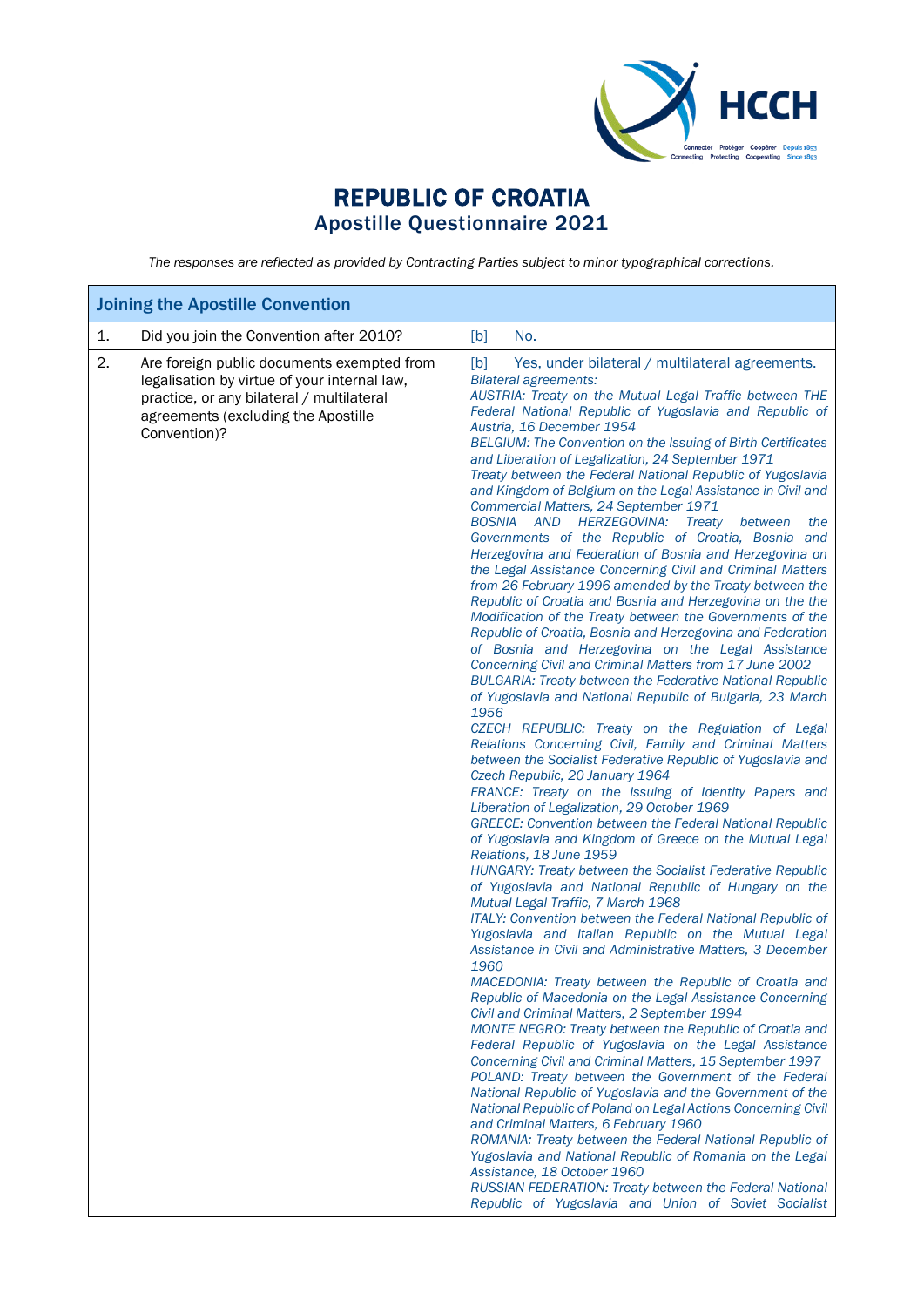|    |                                                                                                                                                                                                                             | Republics on the Legal Assistance Concerning Civil, Family<br>and Criminal Matters, 24 February 1962<br>SERBIA: Treaty between the Republic of Croatia and Federal<br>Republic of Yugoslavia on the Legal Assistance Concerning<br>Civil and Criminal Matters, 15 September 1997<br>SLOVENIA: Treaty between the Republic of Croatia and<br>Republic of Slovenia on the Legal Assistance Concerning Civil<br>and Criminal Matters, 7 February 1994<br>TURKEY: Treaty between the Republic of Croatia and<br>Republic of Turkey on the Legal Assistance in Civil and<br>Commercial Matters, 10 February 1999<br><b>EUROPEAN UNION:</b><br>Regulation (EU) 2016/1191 of the European Parliament<br>and of the Council of 6 July 2016 on promoting the free<br>movement of citizens by simplifying the requirements for<br>presenting certain public documents ("Public Documents<br>Regulation") |
|----|-----------------------------------------------------------------------------------------------------------------------------------------------------------------------------------------------------------------------------|------------------------------------------------------------------------------------------------------------------------------------------------------------------------------------------------------------------------------------------------------------------------------------------------------------------------------------------------------------------------------------------------------------------------------------------------------------------------------------------------------------------------------------------------------------------------------------------------------------------------------------------------------------------------------------------------------------------------------------------------------------------------------------------------------------------------------------------------------------------------------------------------|
|    | <b>Competent Authorities</b>                                                                                                                                                                                                |                                                                                                                                                                                                                                                                                                                                                                                                                                                                                                                                                                                                                                                                                                                                                                                                                                                                                                |
| 3. | How many Competent Authorities have you<br>designated under the Apostille Convention?<br>If unknown, please specify the reason for this and provide an<br>approximate number.                                               | 30 Municipal courts                                                                                                                                                                                                                                                                                                                                                                                                                                                                                                                                                                                                                                                                                                                                                                                                                                                                            |
| 4. | Do your diplomatic missions abroad play a role<br>in the Apostille issuance process?                                                                                                                                        | [b]<br>diplomatic<br>missions<br>Yes.<br>our<br>act<br>as<br>intermediaries between the applicant and Competent<br>Authority (e.g. forwarding applications and transmitting<br>Apostilles once issued).<br>Croatian diplomatic missions transmit applications from<br>Croatian citizens abroad to the Ministry of Foreign and<br>European Affairs which forwards them to the Ministry of<br>Justice and Public Administration (Civil status department) to<br>obtain documents from civil status registers with Apostilles<br>from the Competent Authorities.<br>Requested documents with Apostilles are then transmitted<br>back in the same manner to the appropriate diplomatic<br>mission.                                                                                                                                                                                                 |
|    | <b>Substantive Scope</b>                                                                                                                                                                                                    |                                                                                                                                                                                                                                                                                                                                                                                                                                                                                                                                                                                                                                                                                                                                                                                                                                                                                                |
| 5. | Is the concept of 'public document' defined in<br>vour internal law?                                                                                                                                                        | Yes.<br><u>al</u><br>Article 230, para 1 of the Civil Procedure Act<br>A document issued in the prescribed form by a state body<br>within its competence and a document issued in such form<br>by a legal or natural person in the exercise of public authority<br>entrusted to him by law or a regulation based on law (public<br>document), proves the truth of what is by it confirmed or<br>determined.                                                                                                                                                                                                                                                                                                                                                                                                                                                                                    |
| 6. | Have you experienced any difficulties in<br>characterising a 'public document' for the<br>purposes of the Apostille Convention?                                                                                             | No.<br>[b]                                                                                                                                                                                                                                                                                                                                                                                                                                                                                                                                                                                                                                                                                                                                                                                                                                                                                     |
| 7. | Has the exclusion of 'documents executed by<br>diplomatic or consular agents' (Art. 1(3)(a)) from<br>the scope of the Apostille Convention given rise<br>to any difficulties?                                               | No.<br>$\lceil c \rceil$                                                                                                                                                                                                                                                                                                                                                                                                                                                                                                                                                                                                                                                                                                                                                                                                                                                                       |
| 8. | Do you think this Art. 1(3)(a) exclusion is justified<br>in the context of the modern operation of the<br>Convention?                                                                                                       | Yes.<br>[a]                                                                                                                                                                                                                                                                                                                                                                                                                                                                                                                                                                                                                                                                                                                                                                                                                                                                                    |
| 9. | Has the exclusion of 'administrative documents<br>dealing directly with commercial or customs<br>operations' (Art. $1(3)(b)$ ) from the scope of the<br>Apostille<br>Convention given<br>rise<br>to<br>any<br>difficulties? | No.<br>$\lceil c \rceil$                                                                                                                                                                                                                                                                                                                                                                                                                                                                                                                                                                                                                                                                                                                                                                                                                                                                       |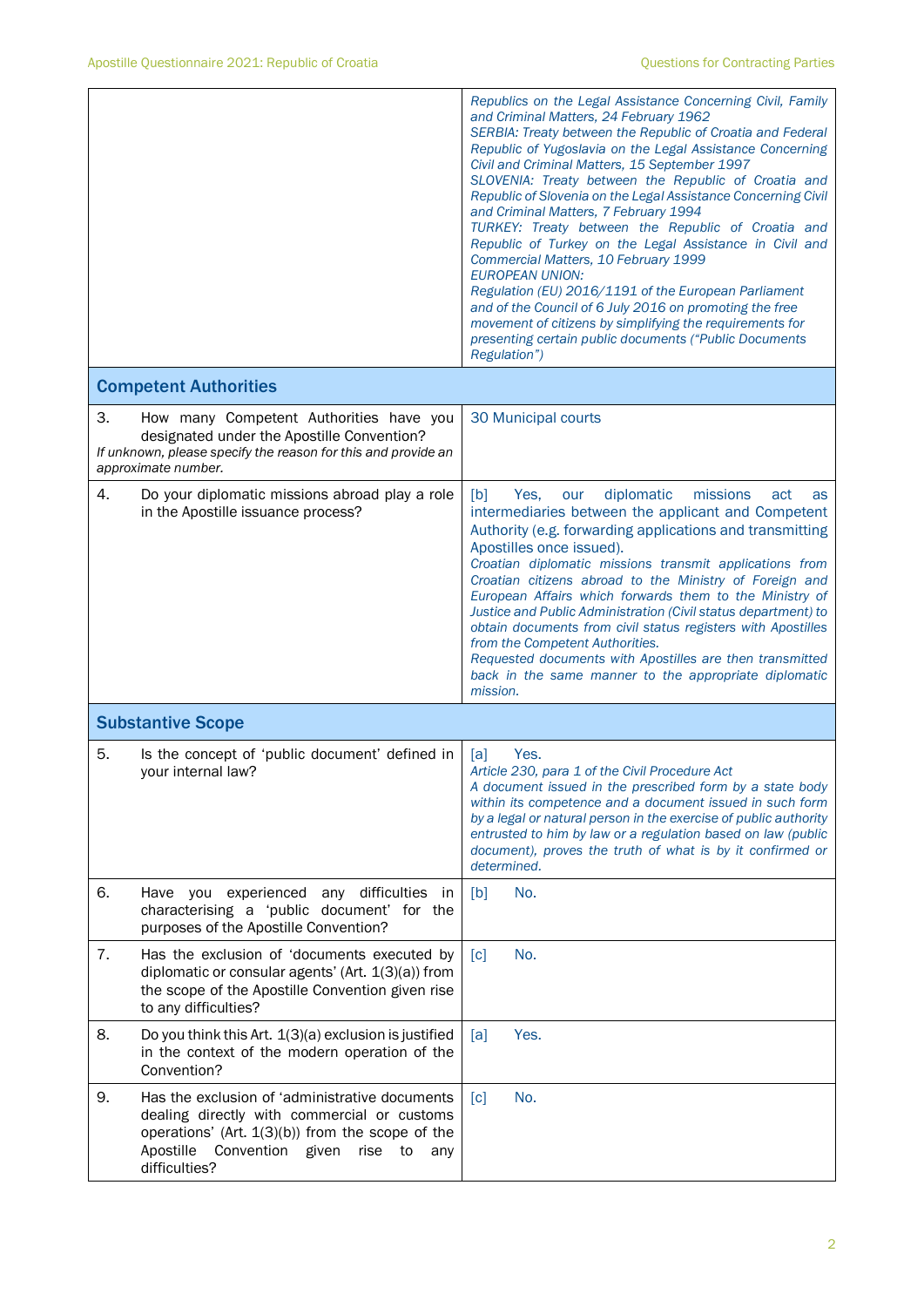| 10.                                       | Do you think this Art. 1(3)(b) exclusion is justified<br>in the context of the modern operation of the<br>Convention?       | [a]<br>Yes.                                                                                                                                                                                                                                                                                                                                                                                                                                                                                      |                                                                      |                      |        |
|-------------------------------------------|-----------------------------------------------------------------------------------------------------------------------------|--------------------------------------------------------------------------------------------------------------------------------------------------------------------------------------------------------------------------------------------------------------------------------------------------------------------------------------------------------------------------------------------------------------------------------------------------------------------------------------------------|----------------------------------------------------------------------|----------------------|--------|
| 11.                                       | Do you issue (outgoing) or accept (incoming)<br>Apostilles for any of the following categories of<br>document?              |                                                                                                                                                                                                                                                                                                                                                                                                                                                                                                  |                                                                      | <b>Issue</b>         | Accept |
|                                           |                                                                                                                             |                                                                                                                                                                                                                                                                                                                                                                                                                                                                                                  | Certificates of origin                                               | X                    |        |
|                                           |                                                                                                                             |                                                                                                                                                                                                                                                                                                                                                                                                                                                                                                  | $\mathsf{X}$                                                         |                      |        |
|                                           |                                                                                                                             | X<br>Import licences                                                                                                                                                                                                                                                                                                                                                                                                                                                                             |                                                                      |                      |        |
|                                           |                                                                                                                             | Health and safety certificates<br>issued by the relevant<br>X<br>government authorities or<br>agencies                                                                                                                                                                                                                                                                                                                                                                                           |                                                                      |                      |        |
|                                           |                                                                                                                             |                                                                                                                                                                                                                                                                                                                                                                                                                                                                                                  | Certificates of products<br>registration                             | X                    |        |
|                                           |                                                                                                                             |                                                                                                                                                                                                                                                                                                                                                                                                                                                                                                  | Certificates of conformity                                           |                      |        |
|                                           |                                                                                                                             | End user certificates<br>(i.e. documents certifying that the<br>buyer is the end user of acquired                                                                                                                                                                                                                                                                                                                                                                                                |                                                                      |                      |        |
|                                           |                                                                                                                             |                                                                                                                                                                                                                                                                                                                                                                                                                                                                                                  | Commercial invoices                                                  |                      |        |
|                                           | <b>Apostille Process</b>                                                                                                    |                                                                                                                                                                                                                                                                                                                                                                                                                                                                                                  |                                                                      |                      |        |
|                                           | <b>Certification of Public Documents</b>                                                                                    |                                                                                                                                                                                                                                                                                                                                                                                                                                                                                                  |                                                                      |                      |        |
| 12.                                       | Do any of your public documents require some<br>other intermediate certification<br>before the<br>issuance of an Apostille? | No, an intermediate certification is not required<br>[b]<br>for any public document; Apostilles are issued directly<br>upon the public document.                                                                                                                                                                                                                                                                                                                                                 |                                                                      |                      |        |
| <b>Requesting an Apostille (Outgoing)</b> |                                                                                                                             |                                                                                                                                                                                                                                                                                                                                                                                                                                                                                                  |                                                                      |                      |        |
| 13.                                       | How can an Apostille be requested?                                                                                          | [a]<br>In person.                                                                                                                                                                                                                                                                                                                                                                                                                                                                                |                                                                      |                      | X      |
|                                           |                                                                                                                             | [b]<br>By post.                                                                                                                                                                                                                                                                                                                                                                                                                                                                                  |                                                                      |                      | X      |
|                                           |                                                                                                                             | [c]<br>By email.                                                                                                                                                                                                                                                                                                                                                                                                                                                                                 |                                                                      |                      | X      |
|                                           |                                                                                                                             | [d]<br>Through a website.                                                                                                                                                                                                                                                                                                                                                                                                                                                                        |                                                                      |                      |        |
|                                           |                                                                                                                             | Other.<br>[e]                                                                                                                                                                                                                                                                                                                                                                                                                                                                                    |                                                                      |                      |        |
| 14.                                       | When issuing an Apostille, do you enquire about<br>the State of destination?                                                | [a]<br>Yes, in the application form.                                                                                                                                                                                                                                                                                                                                                                                                                                                             |                                                                      |                      |        |
| 15.                                       | How long does it take for an Apostille to be<br>issued?                                                                     | In-person request<br>(paper Apostille)                                                                                                                                                                                                                                                                                                                                                                                                                                                           | Other requests<br>(from the time of<br>receipt) (paper<br>Apostille) | e-Apostille requests |        |
|                                           |                                                                                                                             | On the same<br>day                                                                                                                                                                                                                                                                                                                                                                                                                                                                               | <b>Within five</b><br>working days                                   |                      |        |
| 16.                                       | Does your Competent Authority impose a fee for<br>issuing an Apostille?                                                     | Yes, but the price is dependent on, for example,<br>[b]<br>the category of public document(s), the Competent<br>Authority, or the type of application.<br>Ministry of Justice and Public Administration (Central<br>Authority) from 1st of September 2021 no longer charges<br>Apostilles.<br>Municipal Courts charge court fees for Apostilles in the<br>amount of 50 Croatian kunas (cca 6,6 euros) for documents<br>on Croatian language and 60 kunas (cca 8 euros) for their<br>translation. |                                                                      |                      |        |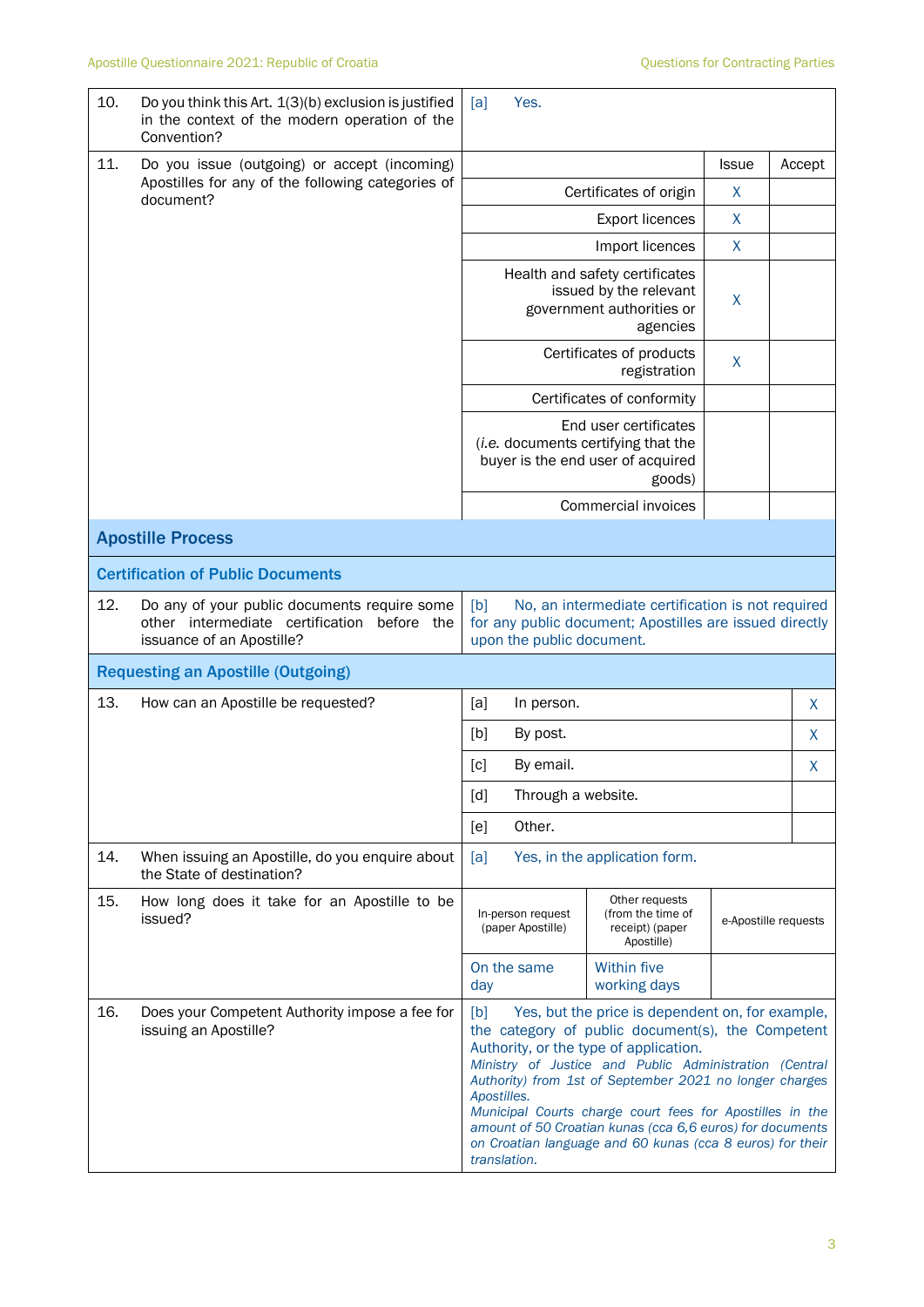$\mathbf{r}$ 

| <b>Issuing an Apostille (Outgoing)</b> |                                                                                                                                                                                                                                               |                                                                                                                                                                                                      |  |  |  |
|----------------------------------------|-----------------------------------------------------------------------------------------------------------------------------------------------------------------------------------------------------------------------------------------------|------------------------------------------------------------------------------------------------------------------------------------------------------------------------------------------------------|--|--|--|
| 17.                                    | How is the origin of a public document verified<br>for the purpose of issuing an Apostille (i.e.<br>verification of the authenticity of the signature,<br>the capacity of the signer, and the identity of the<br>seal / stamp (Art. $5(2)$ )? | [b]<br>Multiple Competent Authorities.<br>[v]<br><b>Multiple</b><br>separate<br>databases<br>sample<br>οf<br>signatures / seals / stamps, some in paper form, some<br>electronic.                    |  |  |  |
| 18.                                    | How does a Competent Authority address<br>situations where it is unable to verify the origin<br>of the public document?                                                                                                                       | [b]<br>The Competent Authority will contact the issuing<br>authority to confirm authenticity but will not issue the<br>Apostille until the new signature, stamp or seal is added<br>to the database. |  |  |  |
| 19.                                    | In what language(s) are the 10 standard items<br>of your Apostilles available?                                                                                                                                                                | [a]<br>In one language.<br>Croatian language.                                                                                                                                                        |  |  |  |
| 20.                                    | In what language(s) are the blank fields of your<br>Apostilles filled in?                                                                                                                                                                     | [a]<br>In one language.<br>Croatian language.                                                                                                                                                        |  |  |  |
| 21.                                    | How are the blank fields of your Apostilles filled<br>in?                                                                                                                                                                                     | [b]<br>Using computer software.<br>Microsoft Word.                                                                                                                                                   |  |  |  |
|                                        | <b>Apostille Registers</b>                                                                                                                                                                                                                    |                                                                                                                                                                                                      |  |  |  |
| 22.                                    | How is your Apostille register, required by<br>Article 7, maintained?                                                                                                                                                                         | [b]<br>Multiple Competent Authorities.<br>$[v]$<br>A separate register for each Competent<br>Authority, some in paper form, some electronic.                                                         |  |  |  |
| 23.                                    | What particulars are contained in your Apostille<br>register?                                                                                                                                                                                 | [a]<br>Number and date of the Apostille<br>X<br>(required).                                                                                                                                          |  |  |  |
|                                        |                                                                                                                                                                                                                                               | [b]<br>Name and capacity of the person signing<br>the document and $/$ or the name of<br>X<br>authority whose seal or stamp is affixed<br>(required).                                                |  |  |  |
|                                        |                                                                                                                                                                                                                                               | [c]<br>Name and / or type of underlying<br>X<br>document.                                                                                                                                            |  |  |  |
|                                        |                                                                                                                                                                                                                                               | Description of the contents of underlying<br>[d]<br>X<br>document.                                                                                                                                   |  |  |  |
|                                        |                                                                                                                                                                                                                                               | [e]<br>Name of the applicant.<br>X                                                                                                                                                                   |  |  |  |
|                                        |                                                                                                                                                                                                                                               | $[f]$<br>State of destination.<br>X                                                                                                                                                                  |  |  |  |
|                                        |                                                                                                                                                                                                                                               | Copy of the Apostille.<br>[g]<br>X                                                                                                                                                                   |  |  |  |
|                                        |                                                                                                                                                                                                                                               | Copy of the underlying document.<br>$[h]$<br>X                                                                                                                                                       |  |  |  |
|                                        |                                                                                                                                                                                                                                               | Other.<br>$[1]$<br>X<br>Notes that fee is payed and the document with<br>Apostille handed to applicant.                                                                                              |  |  |  |
| 24.                                    | Is there a limit to how long records can be<br>retained on the Apostille register?                                                                                                                                                            | $\lceil c \rceil$<br>Yes, other.<br>Limit is 10 years in accordance with Rules of Procedure, but<br>electronic system in courts (e-File) keeps the data<br>permanently.                              |  |  |  |
| 25.                                    | If your register is not publicly accessible, how<br>frequently do your Competent Authorities<br>receive requests to verify an Apostille they have<br>issued in the register?                                                                  | [b]<br>Once per year.                                                                                                                                                                                |  |  |  |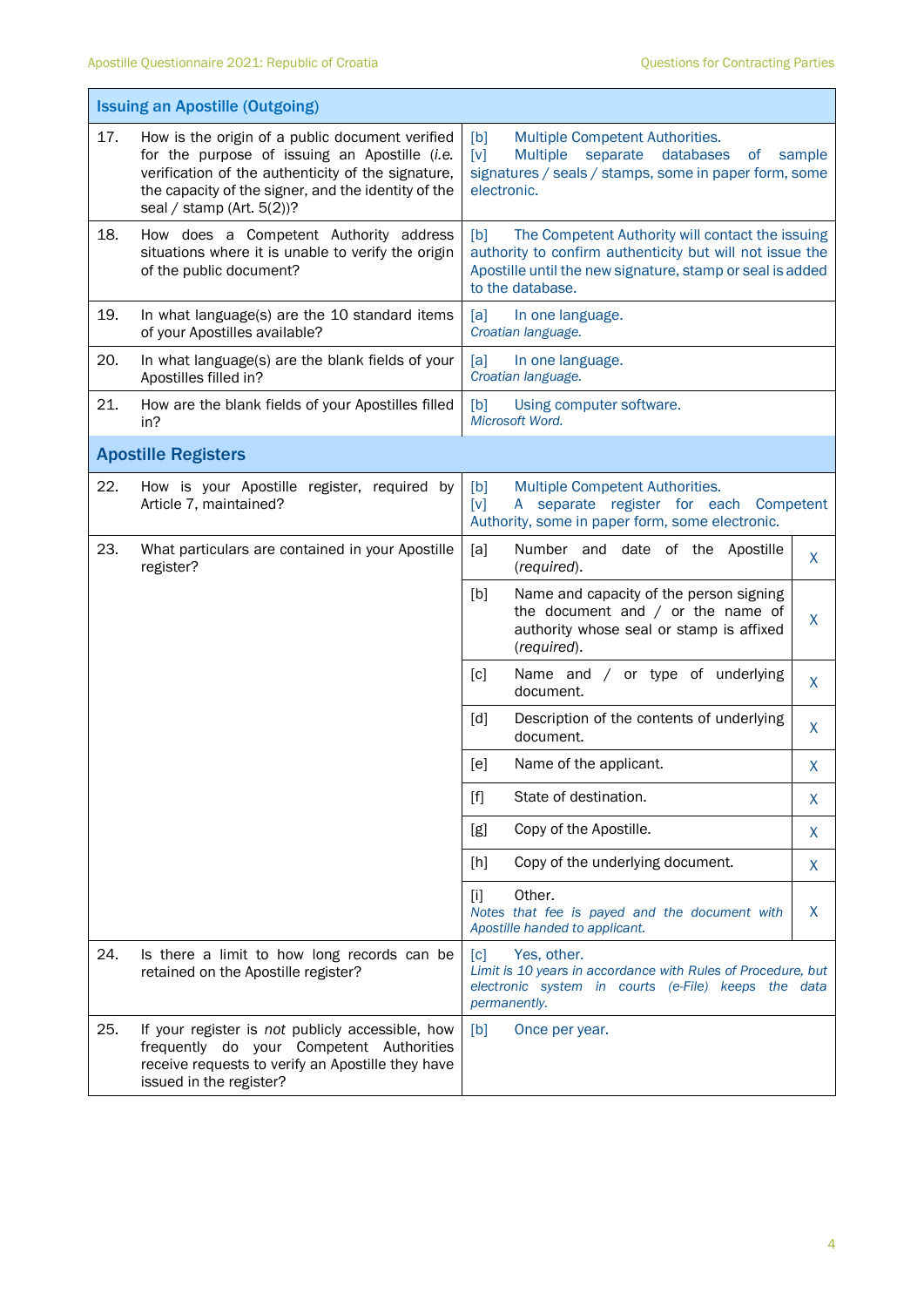T

Ť

| <b>Technology &amp; the e-APP</b>                                                                                                                                                                     |                                                                                                                                                                                                                                                                                                                                                                                                                                                                                                                                                                                                                                                                                                                                                                                                                                                                                                                                                                                                      |  |  |  |  |
|-------------------------------------------------------------------------------------------------------------------------------------------------------------------------------------------------------|------------------------------------------------------------------------------------------------------------------------------------------------------------------------------------------------------------------------------------------------------------------------------------------------------------------------------------------------------------------------------------------------------------------------------------------------------------------------------------------------------------------------------------------------------------------------------------------------------------------------------------------------------------------------------------------------------------------------------------------------------------------------------------------------------------------------------------------------------------------------------------------------------------------------------------------------------------------------------------------------------|--|--|--|--|
| 26.<br>Under your internal law, do you recognise<br>electronic / digital signatures as functionally<br>equivalent to handwritten signatures (i.e. can a<br>public document be signed electronically)? | Yes.<br>[a]<br>Amendment to the Rules of Procedure for Courts from 15<br>September 2021, Article 1a, Point 2:<br>Electronic court document is every letter, summons, request,<br>certificate, decision and act of the court administration in .pdf<br>format, signed by a qualified electronic signature of a judge<br>or authorized court clerk, certified by a qualified electronic<br>seal or application signature of the information system used<br>in court and represents the original and contains the<br>appropriate barcode or QR code, control number and website<br>to verify the authenticity of the letter. A qualified electronic<br>signature has the same legal effect as a handwritten<br>signature and a stamp.<br>Rules of Procedure for Courts apply to domestic procedures,<br>i.e. Republic of Croatia does not issue Apostilles on electronic<br>documents or documents with electronic signatures.<br>https://narodne-<br>novine.nn.hr/clanci/sluzbeni/2021_09_99_1786.html |  |  |  |  |
| 27.<br>Under your internal law, are public documents<br>executed, or able to be executed, in electronic<br>form (whether or not they are to be used abroad<br>under the Convention)?                  | [a]<br>Yes.                                                                                                                                                                                                                                                                                                                                                                                                                                                                                                                                                                                                                                                                                                                                                                                                                                                                                                                                                                                          |  |  |  |  |
| For Parties that answered yes to Q27.<br>27.1. What categories of public documents are                                                                                                                | [a]<br>All public documents.                                                                                                                                                                                                                                                                                                                                                                                                                                                                                                                                                                                                                                                                                                                                                                                                                                                                                                                                                                         |  |  |  |  |
| executed, or able to be executed, in electronic<br>form (whether or not they are to be used abroad<br>under the Convention)?                                                                          | [b]<br>Civil status documents (e.g. birth, death<br>certificates)<br>X<br>and<br>marriage<br>and<br>certificates of non-impediment.                                                                                                                                                                                                                                                                                                                                                                                                                                                                                                                                                                                                                                                                                                                                                                                                                                                                  |  |  |  |  |
|                                                                                                                                                                                                       | Other<br>[c]<br>administrative<br>documents<br>(including decisions from administrative<br>tribunals or decision-making bodies).                                                                                                                                                                                                                                                                                                                                                                                                                                                                                                                                                                                                                                                                                                                                                                                                                                                                     |  |  |  |  |
|                                                                                                                                                                                                       | [d]<br>Extracts from commercial registers and<br>X<br>other registers.                                                                                                                                                                                                                                                                                                                                                                                                                                                                                                                                                                                                                                                                                                                                                                                                                                                                                                                               |  |  |  |  |
|                                                                                                                                                                                                       | [e]<br>Notarial authentications of signatures.                                                                                                                                                                                                                                                                                                                                                                                                                                                                                                                                                                                                                                                                                                                                                                                                                                                                                                                                                       |  |  |  |  |
|                                                                                                                                                                                                       | $[f]$<br>Other notarial acts.                                                                                                                                                                                                                                                                                                                                                                                                                                                                                                                                                                                                                                                                                                                                                                                                                                                                                                                                                                        |  |  |  |  |
|                                                                                                                                                                                                       | Diplomas<br>other<br>education<br>[g]<br>and<br>documents.                                                                                                                                                                                                                                                                                                                                                                                                                                                                                                                                                                                                                                                                                                                                                                                                                                                                                                                                           |  |  |  |  |
|                                                                                                                                                                                                       | Court documents, including judgments.<br>[h]                                                                                                                                                                                                                                                                                                                                                                                                                                                                                                                                                                                                                                                                                                                                                                                                                                                                                                                                                         |  |  |  |  |
|                                                                                                                                                                                                       | $[1]$<br>Patents or other documents pertaining to<br>intellectual property rights.                                                                                                                                                                                                                                                                                                                                                                                                                                                                                                                                                                                                                                                                                                                                                                                                                                                                                                                   |  |  |  |  |
|                                                                                                                                                                                                       | Documents relating to adoptions.<br>$[]$                                                                                                                                                                                                                                                                                                                                                                                                                                                                                                                                                                                                                                                                                                                                                                                                                                                                                                                                                             |  |  |  |  |
|                                                                                                                                                                                                       | Translations.<br>[k]                                                                                                                                                                                                                                                                                                                                                                                                                                                                                                                                                                                                                                                                                                                                                                                                                                                                                                                                                                                 |  |  |  |  |
|                                                                                                                                                                                                       | Medical or health certificates.<br>$[1]$                                                                                                                                                                                                                                                                                                                                                                                                                                                                                                                                                                                                                                                                                                                                                                                                                                                                                                                                                             |  |  |  |  |
|                                                                                                                                                                                                       | Criminal records.<br>$\lceil m \rceil$<br>X                                                                                                                                                                                                                                                                                                                                                                                                                                                                                                                                                                                                                                                                                                                                                                                                                                                                                                                                                          |  |  |  |  |
|                                                                                                                                                                                                       | Import or export licences.<br>[n]                                                                                                                                                                                                                                                                                                                                                                                                                                                                                                                                                                                                                                                                                                                                                                                                                                                                                                                                                                    |  |  |  |  |
|                                                                                                                                                                                                       | Certificates of origin.<br>[0]                                                                                                                                                                                                                                                                                                                                                                                                                                                                                                                                                                                                                                                                                                                                                                                                                                                                                                                                                                       |  |  |  |  |
|                                                                                                                                                                                                       | Certificates of conformity.<br>[p]                                                                                                                                                                                                                                                                                                                                                                                                                                                                                                                                                                                                                                                                                                                                                                                                                                                                                                                                                                   |  |  |  |  |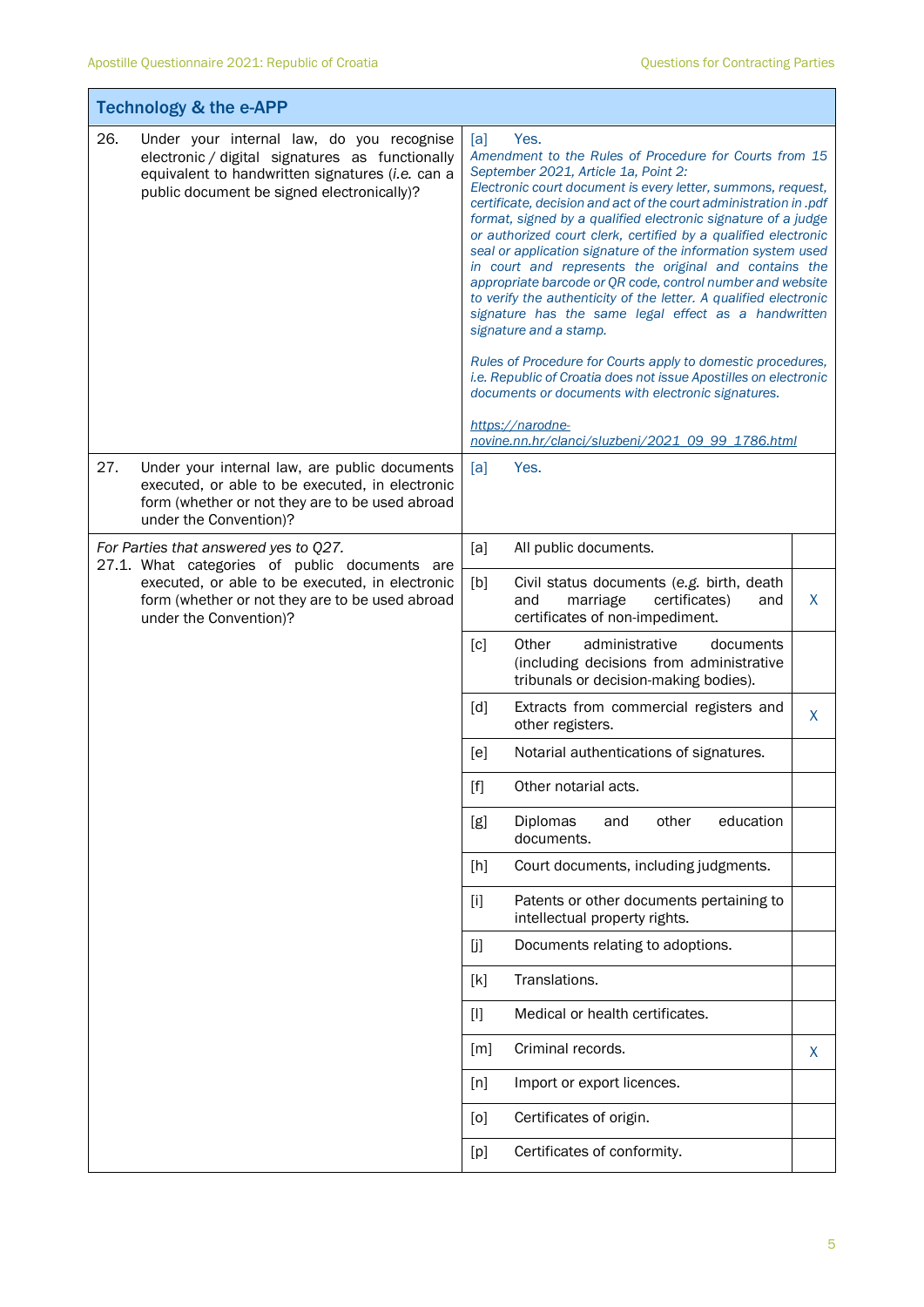|                                                                                                                                   |                                                                                                                                                                                                                             | Other.<br>[q]<br>Residence, employment status and pension records,<br>all from the electronic government system called<br>e-Citizen.                                                                                                                                                                                                 |    |  |  |
|-----------------------------------------------------------------------------------------------------------------------------------|-----------------------------------------------------------------------------------------------------------------------------------------------------------------------------------------------------------------------------|--------------------------------------------------------------------------------------------------------------------------------------------------------------------------------------------------------------------------------------------------------------------------------------------------------------------------------------|----|--|--|
|                                                                                                                                   | For Parties that answered yes to Q27.<br>27.2. Approximately what percentage of your public<br>documents are originally executed in electronic<br>form (whether or not they are to be used abroad<br>under the Convention)? | Unknown, but more and more common practice,<br>especially during the Covid-19 pandemic.                                                                                                                                                                                                                                              |    |  |  |
| 28.                                                                                                                               | Do you issue e-Apostilles?                                                                                                                                                                                                  | [b]<br>No.<br>[ii]<br>We are not currently planning to implement the<br>e-Apostille component.                                                                                                                                                                                                                                       |    |  |  |
|                                                                                                                                   | For Parties that answered no to Q28.<br>28.1. What challenges are you facing that may prevent<br>you from implementing the e-Apostille?                                                                                     | [a]<br>Internal law limitations.                                                                                                                                                                                                                                                                                                     | X  |  |  |
|                                                                                                                                   |                                                                                                                                                                                                                             | [b]<br>Judicial or administrative structure.                                                                                                                                                                                                                                                                                         |    |  |  |
|                                                                                                                                   |                                                                                                                                                                                                                             | [c]<br>Implementation challenges (e.g. lack of<br>resources, lack of infrastructure).                                                                                                                                                                                                                                                | X  |  |  |
|                                                                                                                                   |                                                                                                                                                                                                                             | [d]<br>Cost.                                                                                                                                                                                                                                                                                                                         | X. |  |  |
|                                                                                                                                   |                                                                                                                                                                                                                             | System interoperability / compatibility.<br>[e]                                                                                                                                                                                                                                                                                      | X  |  |  |
|                                                                                                                                   |                                                                                                                                                                                                                             | [f]<br>Security concerns.                                                                                                                                                                                                                                                                                                            | X  |  |  |
|                                                                                                                                   |                                                                                                                                                                                                                             | Other.<br>[g]                                                                                                                                                                                                                                                                                                                        |    |  |  |
| For Parties that answered no to Q28.<br>28.2. How do you issue an Apostille for a public<br>document executed in electronic form? |                                                                                                                                                                                                                             | Other.<br>$\lceil c \rceil$<br>We do not issue (paper) Apostilles for electronic documents<br>or documents with electronic signatures, as we do not issue<br>Apostilles on hard copies (printouts) of electronic documents<br>since they are considered simple copies, not certified copies<br>for which Apostilles are only issued. |    |  |  |
| 29.                                                                                                                               | Are your authorities<br>equipped<br>to<br>accept<br>incoming e-Apostilles?                                                                                                                                                  | Yes, but on certain conditions.<br>[b]<br>e-Apostille must have a link to the e-Register of the issuing<br>authority in the State of Origin where it can be checked and<br>underlying document must be attached to it.                                                                                                               |    |  |  |
| 30.                                                                                                                               | Do you maintain an e-Register?                                                                                                                                                                                              | No.<br>[b]<br>[iii]<br>We are not currently planning to implement the<br>e-Register component.                                                                                                                                                                                                                                       |    |  |  |
|                                                                                                                                   | For Parties that answered no to Q30.<br>30.1. What challenges are you facing that may prevent<br>you from implementing the e-Register?                                                                                      | [a]<br>Internal law limitations.                                                                                                                                                                                                                                                                                                     | X  |  |  |
|                                                                                                                                   |                                                                                                                                                                                                                             | [b]<br>Judicial or administrative structure.                                                                                                                                                                                                                                                                                         |    |  |  |
|                                                                                                                                   |                                                                                                                                                                                                                             | [c]<br>Implementation challenges (e.g. lack of<br>resources, lack of infrastructure).                                                                                                                                                                                                                                                | X  |  |  |
|                                                                                                                                   |                                                                                                                                                                                                                             | [d]<br>Cost.                                                                                                                                                                                                                                                                                                                         | X  |  |  |
|                                                                                                                                   |                                                                                                                                                                                                                             | System interoperability / compatibility.<br>[e]                                                                                                                                                                                                                                                                                      | X  |  |  |
|                                                                                                                                   |                                                                                                                                                                                                                             | $[f]$<br>Security concerns.                                                                                                                                                                                                                                                                                                          | X  |  |  |
|                                                                                                                                   |                                                                                                                                                                                                                             | Other.<br>[g]                                                                                                                                                                                                                                                                                                                        |    |  |  |
| 31.                                                                                                                               | Have you been in contact with other Competent<br>Authorities that operate an e-APP component<br>and exchanged information and / or relevant<br>experience?                                                                  | No.<br>[b]                                                                                                                                                                                                                                                                                                                           |    |  |  |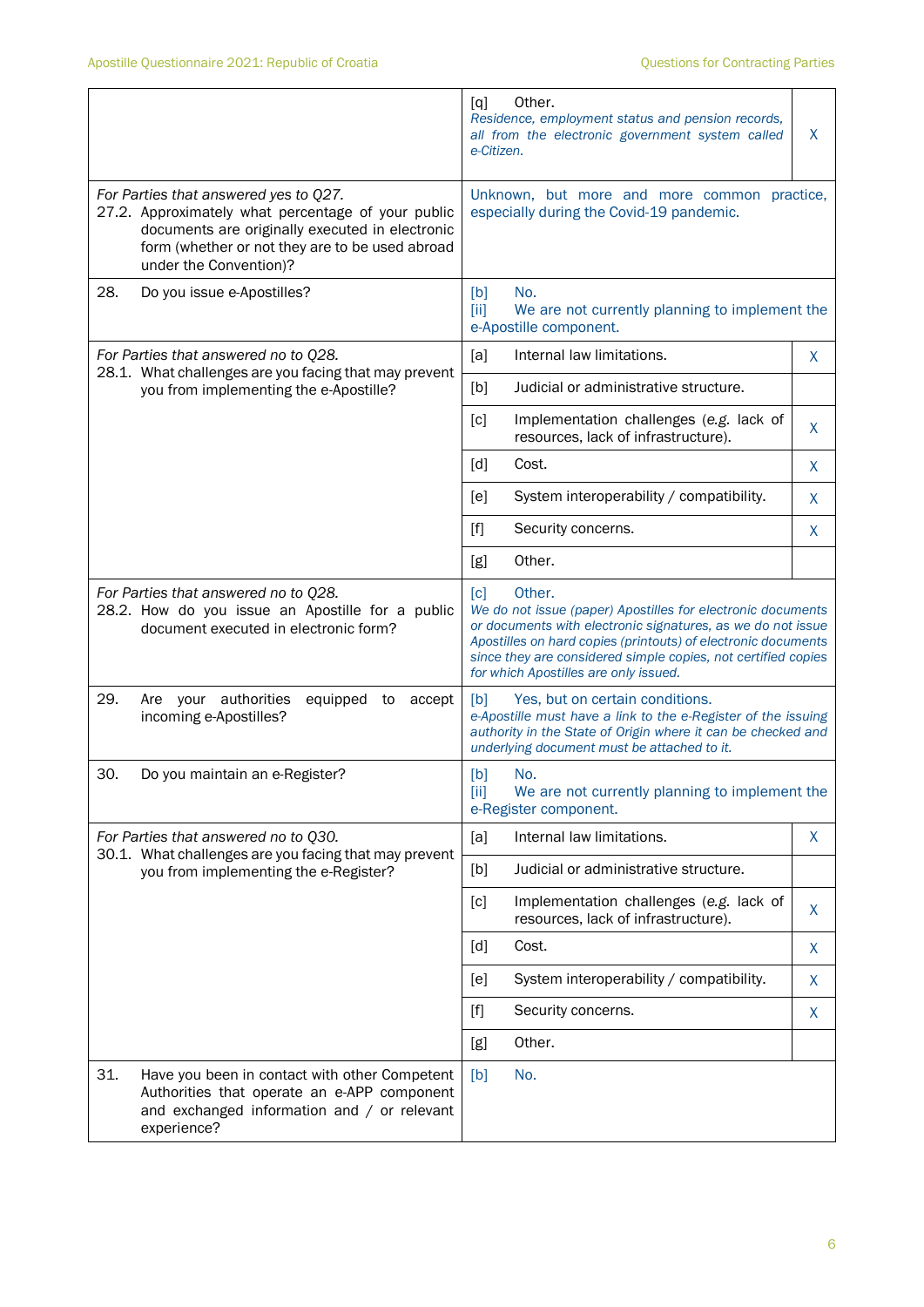| <b>Issues with Apostilles</b> |                                                                                                                                                                 |                                                                                                                                                                         |                                                                                                     |   |
|-------------------------------|-----------------------------------------------------------------------------------------------------------------------------------------------------------------|-------------------------------------------------------------------------------------------------------------------------------------------------------------------------|-----------------------------------------------------------------------------------------------------|---|
| 32.                           | Has an Apostille <i>issued</i> by your Competent<br>Authority ever been refused by the authorities of<br>another Contracting Party on the following<br>grounds: | [a]                                                                                                                                                                     | Form requirements (e.g. square-shaped,<br>sides of at least nine centimetres, border,<br>ink, etc). |   |
|                               |                                                                                                                                                                 | [b]                                                                                                                                                                     | The manner in which the Apostille was<br>affixed / attached to the underlying<br>document.          |   |
|                               |                                                                                                                                                                 | [c]                                                                                                                                                                     | The Apostille was not signed.                                                                       |   |
|                               |                                                                                                                                                                 | [d]                                                                                                                                                                     | One<br>οf<br>the<br>or<br>more<br>standard<br>informational items were not filled in.               |   |
|                               |                                                                                                                                                                 | [e]                                                                                                                                                                     | The Apostille was in electronic form (an<br>e-Apostille).                                           |   |
|                               |                                                                                                                                                                 | $[f]$                                                                                                                                                                   | The underlying public document was in<br>electronic form.                                           |   |
|                               |                                                                                                                                                                 | [g]                                                                                                                                                                     | The underlying public document had<br>expired / was not issued within a certain<br>timeframe.       |   |
|                               |                                                                                                                                                                 | [h]                                                                                                                                                                     | The underlying document was not a<br>public document under the law of the<br>destination.           |   |
|                               |                                                                                                                                                                 | $[1]$                                                                                                                                                                   | Other.                                                                                              |   |
|                               |                                                                                                                                                                 | []                                                                                                                                                                      | Unknown.                                                                                            |   |
|                               |                                                                                                                                                                 | [k]                                                                                                                                                                     | No / Not applicable.                                                                                | X |
| 33.                           | Has your Competent Authority ever been<br>requested by external Competent Authorities to<br>certify or confirm your procedure for issuing<br>Apostilles?        | Yes.<br>[a]<br>Certain South American states have requested us to provide<br>information on our process of issuing and accepting<br>Apostilles, including e-Apostilles. |                                                                                                     |   |
| 34.                           | Has an Apostille received by your authorities<br>ever been refused on the following grounds:                                                                    | [a]                                                                                                                                                                     | The issuing State was not a Contracting<br>Party to the Apostille Convention.                       |   |
|                               |                                                                                                                                                                 | [b]                                                                                                                                                                     | Form requirements (e.g. square-shaped,<br>sides of at least nine centimetres, border,<br>ink, etc). |   |
|                               |                                                                                                                                                                 | [c]                                                                                                                                                                     | The manner in which the Apostille was<br>affixed / attached to the underlying<br>document.          |   |
|                               |                                                                                                                                                                 | [d]                                                                                                                                                                     | The Apostille was not signed.                                                                       |   |
|                               |                                                                                                                                                                 | [e]                                                                                                                                                                     | οf<br>the<br>One<br>more<br>standard<br>or<br>informational items were not filled in.               |   |
|                               |                                                                                                                                                                 | $[f]$                                                                                                                                                                   | The Apostille was in electronic form (an<br>e-Apostille).                                           |   |
|                               |                                                                                                                                                                 | [g]                                                                                                                                                                     | The underlying public document was in<br>electronic form.                                           |   |